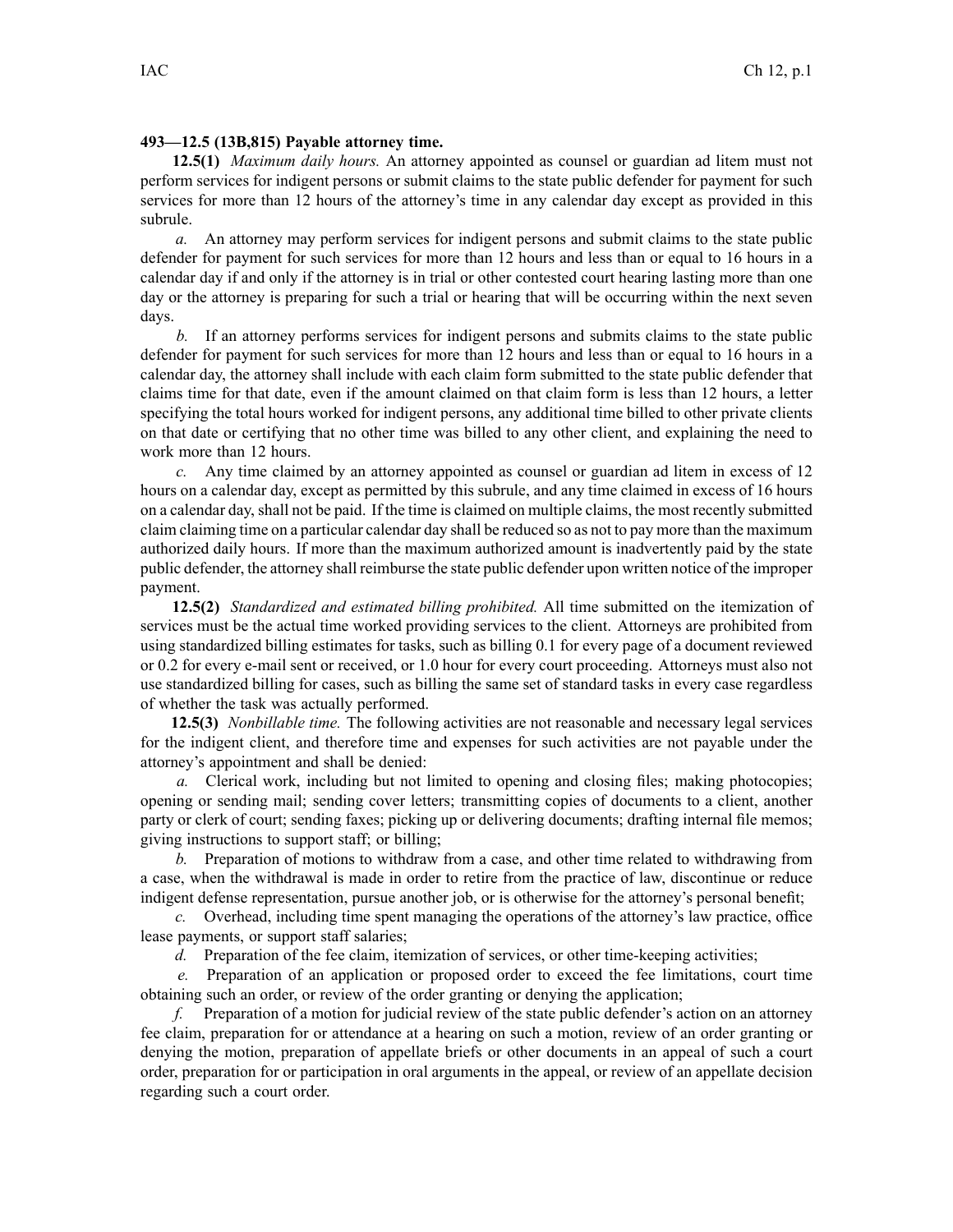**12.5(4)** *Travel time.* Time spen<sup>t</sup> by an attorney or guardian ad litem traveling is only payable when the travel is reasonable and necessary to represen<sup>t</sup> the indigent client and the attorney or guardian ad litem is traveling:

*a.* To and from the scene of <sup>a</sup> crime in <sup>a</sup> criminal case or juvenile delinquency proceeding;

*b.* To and from the location of <sup>a</sup> pretrial hearing, trial, or posttrial hearing in <sup>a</sup> criminal case if the venue has been changed from the county in which the crime occurred or if the location of the court hearing has been changed, without changing venue, to <sup>a</sup> different county for the convenience of the court;

*c.* To and from the place of incarceration of <sup>a</sup> client in <sup>a</sup> postconviction relief case, criminal appeal, or postconviction relief appeal;

*d.* To and from the place of detention of <sup>a</sup> client in <sup>a</sup> juvenile delinquency or criminal case if the place of detention is located outside the county in which the action is pending;

*e.* To and from the location of the placement of <sup>a</sup> child in <sup>a</sup> juvenile case if the guardian ad litem is required by statute to visit the placement and the placement is located in Iowa, but outside the county in which the case is pending;

*f.* To and from the location of the placement of <sup>a</sup> child in <sup>a</sup> juvenile case if the guardian ad litem is required by statute and court order to visit the placement and the placement is outside the state of Iowa;

*g.* To and from the location of <sup>a</sup> family team meeting, if the place of the meeting is located outside the county in which the action is pending and the court approves that the location of the meeting is appropriate;

*h.* To and from <sup>a</sup> court of appeals or supreme court argument;

*i.* To and from the location where the deposition of an expert witness is being taken; or

*j.* To other locations for which travel authorization is obtained from the state public defender.

**12.5(5)** *Substitute counsel time.* Work performed by substitute counsel on behalf of an attorney appointed as counsel or guardian ad litem is payable only as provided for under this subrule. The appointed attorney is at all times personally responsible for the representation of the client and must ensure that substitute counsel is qualified to perform the work directed and that the client is effectively represented at all times. The appointed attorney is responsible for compensating substitute counsel. Claims for paymen<sup>t</sup> directly by substitute counsel or claims for paymen<sup>t</sup> by the appointed attorney that are inconsistent with this subrule shall be denied.

*a. Court time.* An attorney appointed as counsel or guardian ad litem must handle all court appearances unless the appointed attorney has <sup>a</sup> scheduling conflict, an illness, or other personal emergency, in which case the matter may be covered by substitute counsel. Substitute counsel may never cover for oral arguments in appellate cases.

*b. Out-of-court time.* Substitute counsel may perform out-of-court legal services, excep<sup>t</sup> that time spen<sup>t</sup> by substitute counsel that duplicates work performed by the appointed attorney and time spen<sup>t</sup> receiving direction from or conferencing with the appointed attorney are not payable.

*c. Exceptional circumstances.* Substitute counsel may be used in situations that would otherwise be impermissible if the state public defender concludes that use of such substitute counsel would be in the best interest of the client and the administration of justice and provides prior written consent to the appointed attorney.

*d. Supervisory time.* Time spen<sup>t</sup> by the appointed attorney directing, reviewing, or correcting the work of substitute counsel is not payable.

*e. Qualification of substitute counsel.* Unless the state public defender has given prior written consent to use the attorney as substitute counsel, substitute counsel must have an active contract with the state public defender to perform indigent defense services, although the contract need not cover the type of case or county of the case for which the claim is submitted.

*f. Inapplicability to co-counsel in Class A felonies.* The previous paragraphs of this subrule do not apply to <sup>a</sup> co-counsel who is separately appointed in <sup>a</sup> Class A felony. Each separately appointed co-counsel in <sup>a</sup> Class A felony shall submit <sup>a</sup> separate indigent defense fee claim that claims only the work actually performed by the appointed attorney submitting the claim. The use of substitute counsel is not permissible in <sup>a</sup> Class A felony in which co-counsel has been separately appointed.